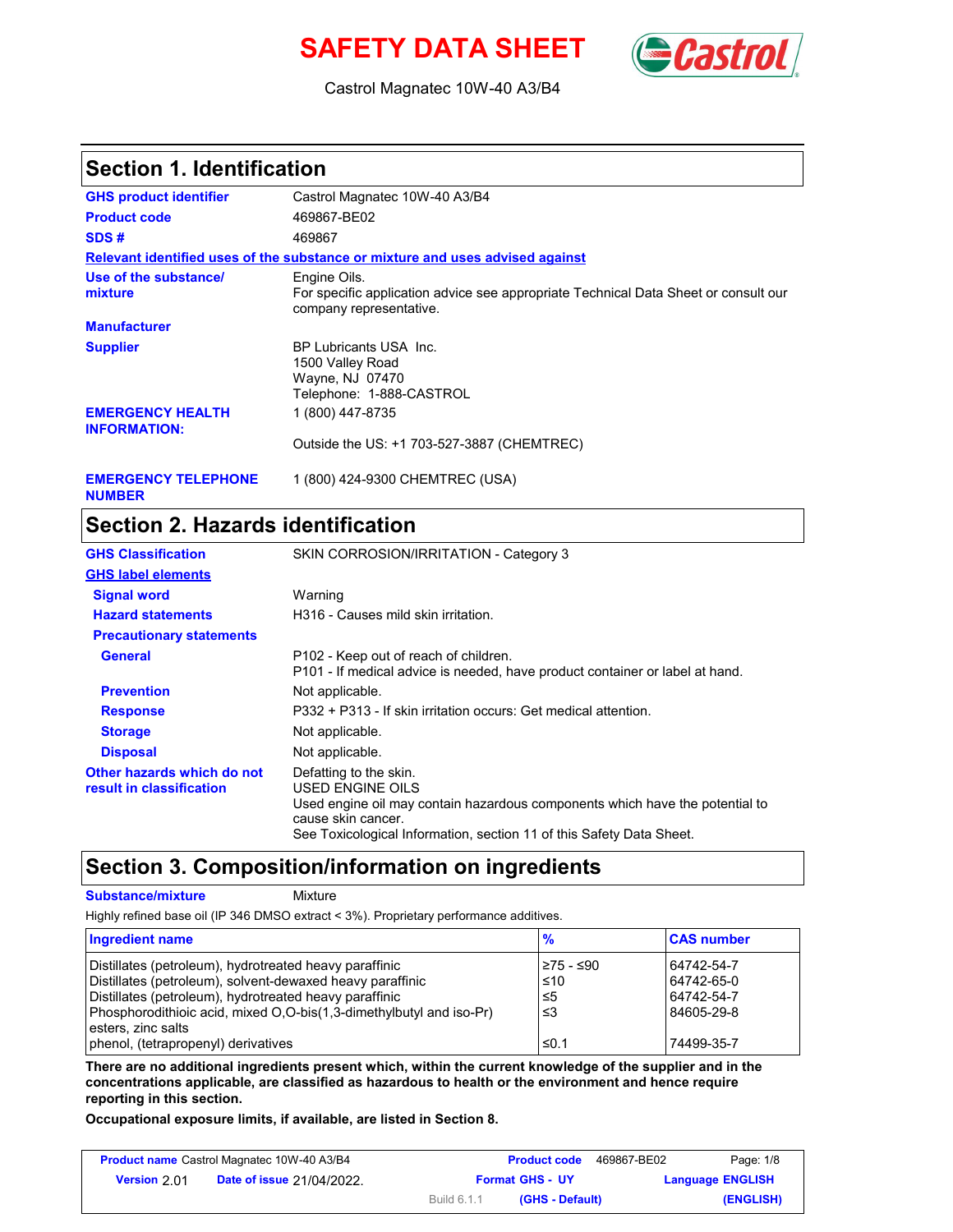## **Section 4. First aid measures**

| <b>Description of necessary first aid measures</b> |                                                                                                                                                                                                                                                                                                                                      |
|----------------------------------------------------|--------------------------------------------------------------------------------------------------------------------------------------------------------------------------------------------------------------------------------------------------------------------------------------------------------------------------------------|
| <b>Eye contact</b>                                 | In case of contact, immediately flush eyes with plenty of water for at least 15 minutes.<br>Eyelids should be held away from the eyeball to ensure thorough rinsing. Check for<br>and remove any contact lenses. Get medical attention.                                                                                              |
| <b>Skin contact</b>                                | In case of contact, immediately flush skin with plenty of water for at least 15 minutes<br>while removing contaminated clothing and shoes. Wash skin thoroughly with soap<br>and water or use recognized skin cleanser. Wash clothing before reuse. Clean<br>shoes thoroughly before reuse. Get medical attention if symptoms occur. |
| <b>Inhalation</b>                                  | If inhaled, remove to fresh air. In case of inhalation of decomposition products in a<br>fire, symptoms may be delayed. The exposed person may need to be kept under<br>medical surveillance for 48 hours. Get medical attention if symptoms occur.                                                                                  |
| <b>Ingestion</b>                                   | Do not induce vomiting unless directed to do so by medical personnel. Never give<br>anything by mouth to an unconscious person. If unconscious, place in recovery<br>position and get medical attention immediately. Get medical attention if adverse<br>health effects persist or are severe.                                       |
| <b>Protection of first-aiders</b>                  | No action shall be taken involving any personal risk or without suitable training. It<br>may be dangerous to the person providing aid to give mouth-to-mouth resuscitation.                                                                                                                                                          |
| Most important symptoms/effects, acute and delayed |                                                                                                                                                                                                                                                                                                                                      |
|                                                    | See Section 11 for more detailed information on health effects and symptoms.                                                                                                                                                                                                                                                         |
|                                                    | Indication of immediate medical attention and special treatment needed, if necessary                                                                                                                                                                                                                                                 |
| <b>Specific treatments</b>                         | No specific treatment.                                                                                                                                                                                                                                                                                                               |
| <b>Notes to physician</b>                          | Treatment should in general be symptomatic and directed to relieving any effects.                                                                                                                                                                                                                                                    |

#### **Section 5. Fire-fighting measures**

| <b>Extinguishing media</b>                               |                                                                                                                                                                                                   |
|----------------------------------------------------------|---------------------------------------------------------------------------------------------------------------------------------------------------------------------------------------------------|
| <b>Suitable</b>                                          | In case of fire, use foam, dry chemical or carbon dioxide extinguisher or spray.                                                                                                                  |
| <b>Not suitable</b>                                      | Do not use water jet.                                                                                                                                                                             |
| <b>Specific hazards arising</b><br>from the chemical     | In a fire or if heated, a pressure increase will occur and the container may burst.                                                                                                               |
| <b>Hazardous thermal</b><br>decomposition products       | Combustion products may include the following:<br>carbon oxides (CO, CO <sub>2</sub> ) (carbon monoxide, carbon dioxide)<br>nitrogen oxides ( $NO$ , $NO2$ etc.)                                  |
| <b>Special precautions for fire-</b><br><b>fighters</b>  | No action shall be taken involving any personal risk or without suitable training.<br>Promptly isolate the scene by removing all persons from the vicinity of the incident if<br>there is a fire. |
| <b>Special protective</b><br>equipment for fire-fighters | Fire-fighters should wear positive pressure self-contained breathing apparatus<br>(SCBA) and full turnout gear.                                                                                   |

In case of inhalation of decomposition products in a fire, symptoms may be delayed. The exposed person may need to be kept under medical surveillance for 48 hours.

## **Section 6. Accidental release measures**

#### **Personal precautions, protective equipment and emergency procedures**

| For non-emergency<br>personnel                        | Contact emergency personnel. No action shall be taken involving any personal risk<br>or without suitable training. Evacuate surrounding areas. Keep unnecessary and<br>unprotected personnel from entering. Do not touch or walk through spilled material.<br>Avoid breathing vapor or mist. Provide adequate ventilation. Put on appropriate<br>personal protective equipment. Floors may be slippery; use care to avoid falling. |
|-------------------------------------------------------|------------------------------------------------------------------------------------------------------------------------------------------------------------------------------------------------------------------------------------------------------------------------------------------------------------------------------------------------------------------------------------------------------------------------------------|
| For emergency responders                              | Entry into a confined space or poorly ventilated area contaminated with vapor, mist<br>or fume is extremely hazardous without the correct respiratory protective equipment<br>and a safe system of work. Wear self-contained breathing apparatus. Wear a<br>suitable chemical protective suit. Chemical resistant boots. See also the<br>information in "For non-emergency personnel".                                             |
| <b>Environmental precautions</b>                      | Avoid dispersal of spilled material and runoff and contact with soil, waterways,<br>drains and sewers. Inform the relevant authorities if the product has caused<br>environmental pollution (sewers, waterways, soil or air).                                                                                                                                                                                                      |
| Methods and materials for containment and cleaning up |                                                                                                                                                                                                                                                                                                                                                                                                                                    |
| <b>Small spill</b>                                    | Stop leak if without risk. Move containers from spill area. Absorb with an inert<br>material and place in an appropriate waste disposal container. Dispose of via a<br>licensed waste disposal contractor.                                                                                                                                                                                                                         |

| <b>Product name Castrol Magnatec 10W-40 A3/B4</b> |                                  |                        | <b>Product code</b> | 469867-BE02 | Page: 2/8               |
|---------------------------------------------------|----------------------------------|------------------------|---------------------|-------------|-------------------------|
| <b>Version 2.01</b>                               | <b>Date of issue 21/04/2022.</b> | <b>Format GHS - UY</b> |                     |             | <b>Language ENGLISH</b> |
|                                                   |                                  | Build 6.1.1            | (GHS - Default)     |             | (ENGLISH)               |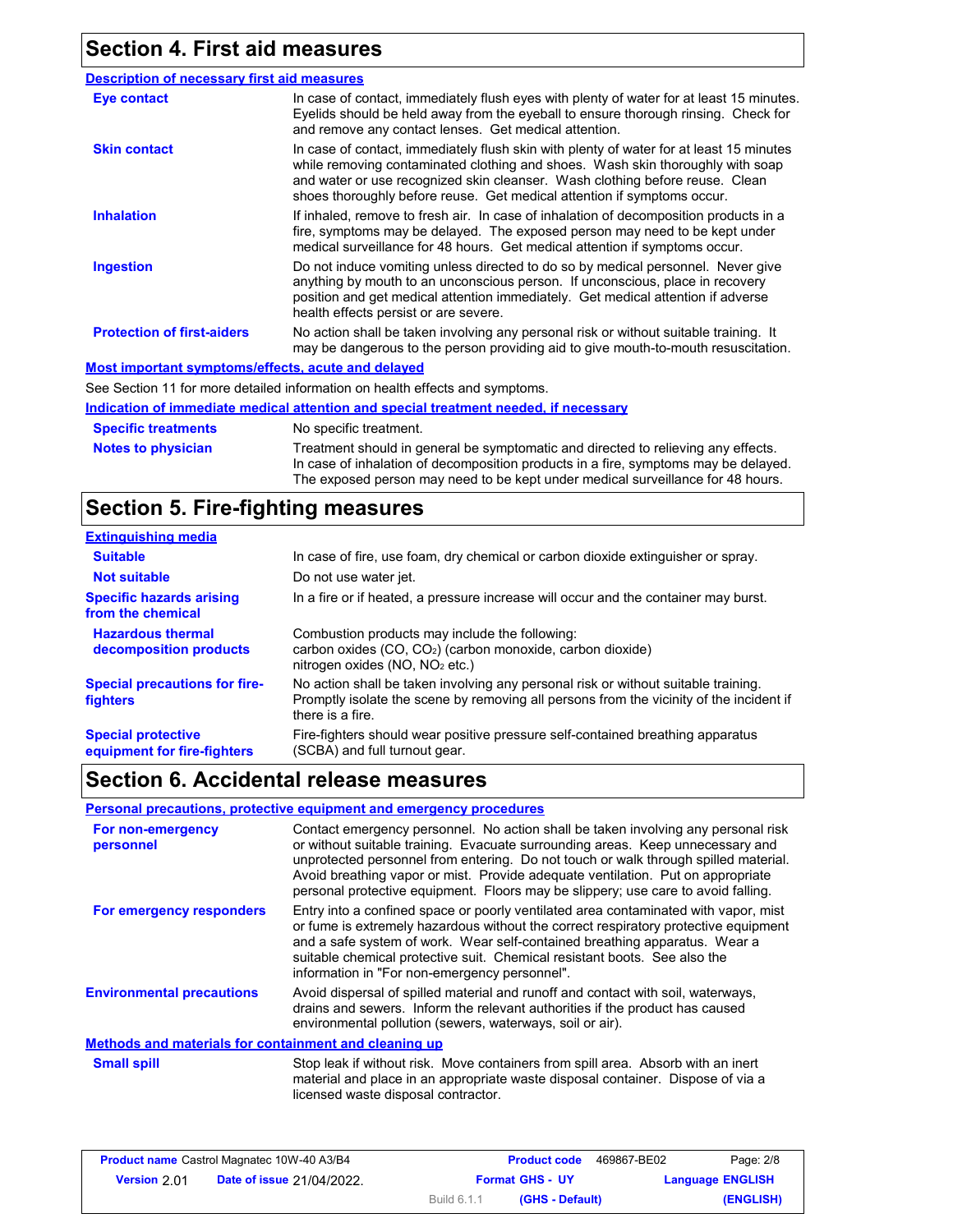#### **Section 6. Accidental release measures**

Large spill Stop leak if without risk. Move containers from spill area. Approach release from upwind. Prevent entry into sewers, water courses, basements or confined areas. Contain and collect spillage with non-combustible, absorbent material e.g. sand, earth, vermiculite or diatomaceous earth and place in container for disposal according to local regulations. Contaminated absorbent material may pose the same hazard as the spilled product. Dispose of via a licensed waste disposal contractor.

#### **Section 7. Handling and storage**

| <b>Precautions for safe handling</b>             |                                                                                                                                                                                                                                                                                                                                                                                                                                                                                                                                                                                               |
|--------------------------------------------------|-----------------------------------------------------------------------------------------------------------------------------------------------------------------------------------------------------------------------------------------------------------------------------------------------------------------------------------------------------------------------------------------------------------------------------------------------------------------------------------------------------------------------------------------------------------------------------------------------|
| <b>Protective measures</b>                       | Put on appropriate personal protective equipment (see Section 8). Do not ingest.<br>Avoid contact with eyes, skin and clothing. Avoid breathing vapor or mist. Keep in<br>the original container or an approved alternative made from a compatible material.<br>kept tightly closed when not in use. Empty containers retain product residue and<br>can be hazardous. Do not reuse container.                                                                                                                                                                                                 |
| <b>Advice on general</b><br>occupational hygiene | Eating, drinking and smoking should be prohibited in areas where this material is<br>handled, stored and processed. Wash thoroughly after handling. Remove<br>contaminated clothing and protective equipment before entering eating areas. See<br>also Section 8 for additional information on hygiene measures.                                                                                                                                                                                                                                                                              |
| <b>Conditions for safe storage</b>               | Store in accordance with local regulations. Store in original container protected from<br>direct sunlight in a dry, cool and well-ventilated area, away from incompatible<br>materials (see Section 10) and food and drink. Keep container tightly closed and<br>sealed until ready for use. Store and use only in equipment/containers designed for<br>use with this product. Containers that have been opened must be carefully resealed<br>and kept upright to prevent leakage. Do not store in unlabeled containers. Use<br>appropriate containment to avoid environmental contamination. |
| <b>Not suitable</b>                              | Prolonged exposure to elevated temperature                                                                                                                                                                                                                                                                                                                                                                                                                                                                                                                                                    |

## **Section 8. Exposure controls/personal protection**

#### **Control parameters**

#### **Occupational exposure limits**

| <b>Ingredient name</b>                                    | <b>Exposure limits</b>                                                                              |
|-----------------------------------------------------------|-----------------------------------------------------------------------------------------------------|
| Distillates (petroleum), hydrotreated heavy paraffinic    | ACGIH TLV (United States, 1/2021).<br>TWA: 5 mg/m <sup>3</sup> 8 hours. Form: Inhalable<br>fraction |
| Distillates (petroleum), solvent-dewaxed heavy paraffinic | ACGIH TLV (United States, 1/2021).<br>TWA: 5 mg/m <sup>3</sup> 8 hours. Form: Inhalable<br>fraction |
| Distillates (petroleum), hydrotreated heavy paraffinic    | ACGIH TLV (United States, 1/2021).<br>TWA: 5 mg/m <sup>3</sup> 8 hours. Form: Inhalable<br>fraction |

While specific OELs for certain components may be shown in this section, other components may be present in any mist, vapor or dust produced. Therefore, the specific OELs may not be applicable to the product as a whole and are provided for guidance only.

| <b>Recommended monitoring</b><br>procedures       | If this product contains ingredients with exposure limits, personal, workplace<br>atmosphere or biological monitoring may be required to determine the effectiveness<br>of the ventilation or other control measures and/or the necessity to use respiratory<br>protective equipment. Reference should be made to appropriate monitoring<br>standards. Reference to national guidance documents for methods for the<br>determination of hazardous substances will also be required.                                                                                                                                                                                                                                                                                                                                                                                                                                                                                                                          |
|---------------------------------------------------|--------------------------------------------------------------------------------------------------------------------------------------------------------------------------------------------------------------------------------------------------------------------------------------------------------------------------------------------------------------------------------------------------------------------------------------------------------------------------------------------------------------------------------------------------------------------------------------------------------------------------------------------------------------------------------------------------------------------------------------------------------------------------------------------------------------------------------------------------------------------------------------------------------------------------------------------------------------------------------------------------------------|
| <b>Appropriate engineering</b><br><b>controls</b> | Provide exhaust ventilation or other engineering controls to keep the relevant<br>airborne concentrations below their respective occupational exposure limits.<br>All activities involving chemicals should be assessed for their risks to health, to<br>ensure exposures are adequately controlled. Personal protective equipment should<br>only be considered after other forms of control measures (e.g. engineering controls)<br>have been suitably evaluated. Personal protective equipment should conform to<br>appropriate standards, be suitable for use, be kept in good condition and properly<br>maintained<br>Your supplier of personal protective equipment should be consulted for advice on<br>selection and appropriate standards. For further information contact your national<br>organisation for standards.<br>The final choice of protective equipment will depend upon a risk assessment. It is<br>important to ensure that all items of personal protective equipment are compatible. |

| <b>Product name</b> Castrol Magnatec 10W-40 A3/B4 |                                  |                        | <b>Product code</b> | 469867-BE02             | Page: 3/8 |
|---------------------------------------------------|----------------------------------|------------------------|---------------------|-------------------------|-----------|
| Version 2.01                                      | <b>Date of issue 21/04/2022.</b> | <b>Format GHS - UY</b> |                     | <b>Language ENGLISH</b> |           |
|                                                   |                                  | Build 6.1.1            | (GHS - Default)     |                         | (ENGLISH) |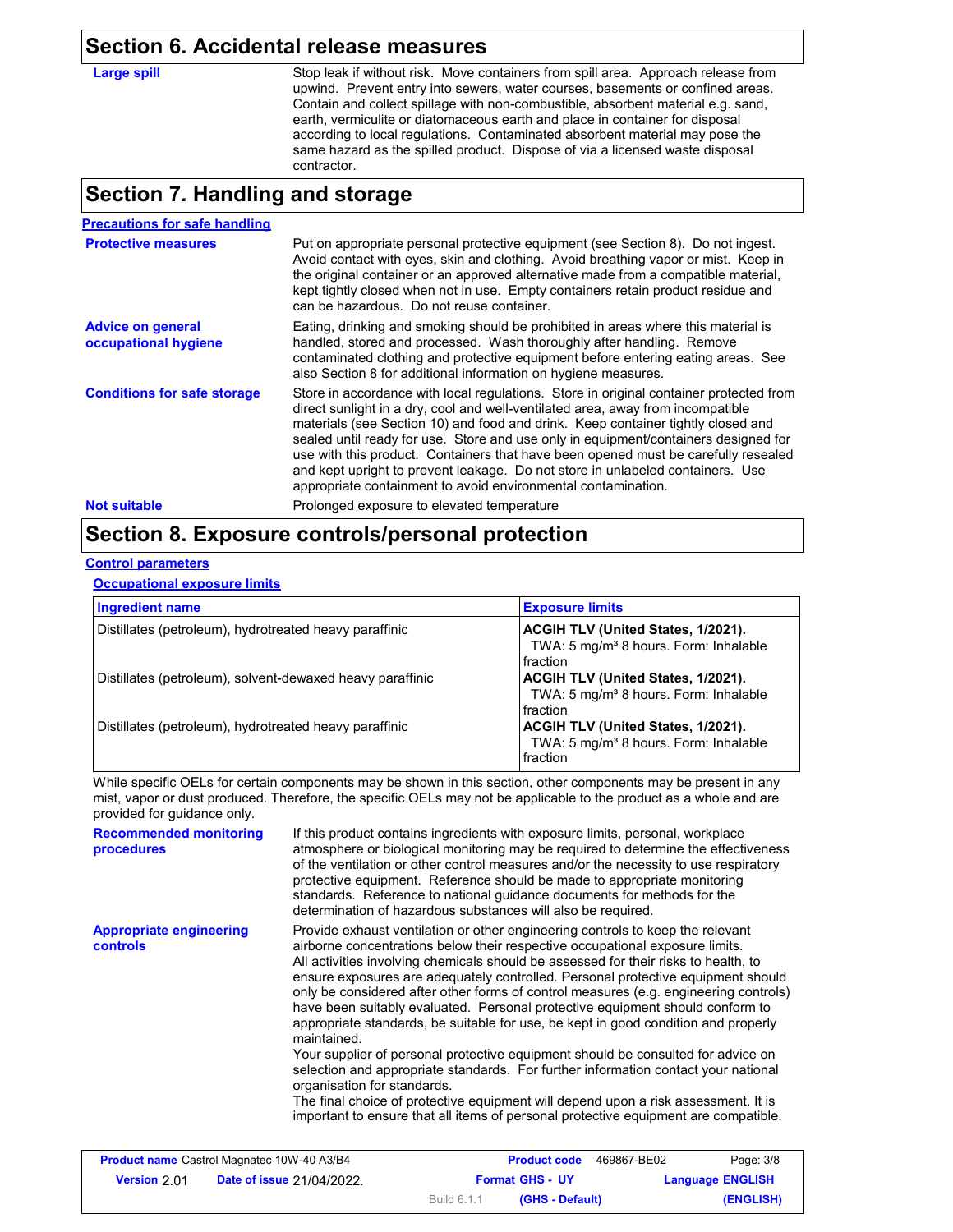#### **Section 8. Exposure controls/personal protection**

|                                           | Section 6. Exposure controis/personal protection                                                                                                                                                                                                                                                                                                                                                                                                                                                                                                                                                                                                                                                                                                                                                |
|-------------------------------------------|-------------------------------------------------------------------------------------------------------------------------------------------------------------------------------------------------------------------------------------------------------------------------------------------------------------------------------------------------------------------------------------------------------------------------------------------------------------------------------------------------------------------------------------------------------------------------------------------------------------------------------------------------------------------------------------------------------------------------------------------------------------------------------------------------|
| <b>Environmental exposure</b><br>controls | Emissions from ventilation or work process equipment should be checked to ensure<br>they comply with the requirements of environmental protection legislation. In some<br>cases, fume scrubbers, filters or engineering modifications to the process equipment<br>will be necessary to reduce emissions to acceptable levels.                                                                                                                                                                                                                                                                                                                                                                                                                                                                   |
| <b>Individual protection measures</b>     |                                                                                                                                                                                                                                                                                                                                                                                                                                                                                                                                                                                                                                                                                                                                                                                                 |
| <b>Hygiene measures</b>                   | Wash hands, forearms and face thoroughly after handling chemical products, before<br>eating, smoking and using the lavatory and at the end of the working period.<br>Appropriate techniques should be used to remove potentially contaminated clothing.<br>Wash contaminated clothing before reusing. Ensure that eyewash stations and<br>safety showers are close to the workstation location.                                                                                                                                                                                                                                                                                                                                                                                                 |
| <b>Eye protection</b>                     | Safety glasses with side shields.                                                                                                                                                                                                                                                                                                                                                                                                                                                                                                                                                                                                                                                                                                                                                               |
| <b>Skin protection</b>                    |                                                                                                                                                                                                                                                                                                                                                                                                                                                                                                                                                                                                                                                                                                                                                                                                 |
| <b>Hand protection</b>                    | Wear protective gloves if prolonged or repeated contact is likely. Wear chemical<br>resistant gloves. Recommended: Nitrile gloves. The correct choice of protective<br>gloves depends upon the chemicals being handled, the conditions of work and use,<br>and the condition of the gloves (even the best chemically resistant glove will break<br>down after repeated chemical exposures). Most gloves provide only a short time of<br>protection before they must be discarded and replaced. Because specific work<br>environments and material handling practices vary, safety procedures should be<br>developed for each intended application. Gloves should therefore be chosen in<br>consultation with the supplier/manufacturer and with a full assessment of the<br>working conditions. |
| <b>Skin protection</b>                    | Use of protective clothing is good industrial practice.<br>Personal protective equipment for the body should be selected based on the task<br>being performed and the risks involved and should be approved by a specialist<br>before handling this product.<br>Cotton or polyester/cotton overalls will only provide protection against light<br>superficial contamination that will not soak through to the skin. Overalls should be<br>laundered on a regular basis. When the risk of skin exposure is high (e.g. when<br>cleaning up spillages or if there is a risk of splashing) then chemical resistant aprons<br>and/or impervious chemical suits and boots will be required.                                                                                                           |
| <b>Other skin protection</b>              | Appropriate footwear and any additional skin protection measures should be<br>selected based on the task being performed and the risks involved and should be<br>approved by a specialist before handling this product.                                                                                                                                                                                                                                                                                                                                                                                                                                                                                                                                                                         |
| <b>Respiratory protection</b>             | In case of insufficient ventilation, wear suitable respiratory equipment.<br>The correct choice of respiratory protection depends upon the chemicals being<br>handled, the conditions of work and use, and the condition of the respiratory<br>equipment. Safety procedures should be developed for each intended application.<br>Respiratory protection equipment should therefore be chosen in consultation with<br>the supplier/manufacturer and with a full assessment of the working conditions.                                                                                                                                                                                                                                                                                           |

# **Section 9. Physical and chemical properties**

The conditions of measurement of all properties are at standard temperature and pressure unless otherwise indicated.

| <b>Appearance</b>                                                 |                                                                                       |
|-------------------------------------------------------------------|---------------------------------------------------------------------------------------|
| <b>Physical state</b>                                             | Liquid.                                                                               |
| <b>Color</b>                                                      | Amber. [Light]                                                                        |
| Odor                                                              | Not available.                                                                        |
| <b>Odor threshold</b>                                             | Not available.                                                                        |
| рH                                                                | Not applicable.                                                                       |
| <b>Melting point/freezing point</b>                               | Not available.                                                                        |
| <b>Boiling point, initial boiling</b><br>point, and boiling range | Not available.                                                                        |
| <b>Drop Point</b>                                                 | Not available.                                                                        |
| <b>Pour point</b>                                                 | -42 °C                                                                                |
| <b>Flash point</b>                                                | Closed cup: 202°C (395.6°F) [Pensky-Martens]<br>Open cup: 226°C (438.8°F) [Cleveland] |
| <b>Evaporation rate</b>                                           | Not available.                                                                        |
| <b>Flammability</b>                                               | Not applicable. Based on - Physical state                                             |
| Lower and upper explosion<br>limit/flammability limit             | Not available.                                                                        |

|              | <b>Product name Castrol Magnatec 10W-40 A3/B4</b> |             | <b>Product code</b>    | 469867-BE02 | Page: 4/8               |
|--------------|---------------------------------------------------|-------------|------------------------|-------------|-------------------------|
| Version 2.01 | <b>Date of issue 21/04/2022.</b>                  |             | <b>Format GHS - UY</b> |             | <b>Language ENGLISH</b> |
|              |                                                   | Build 6.1.1 | (GHS - Default)        |             | (ENGLISH)               |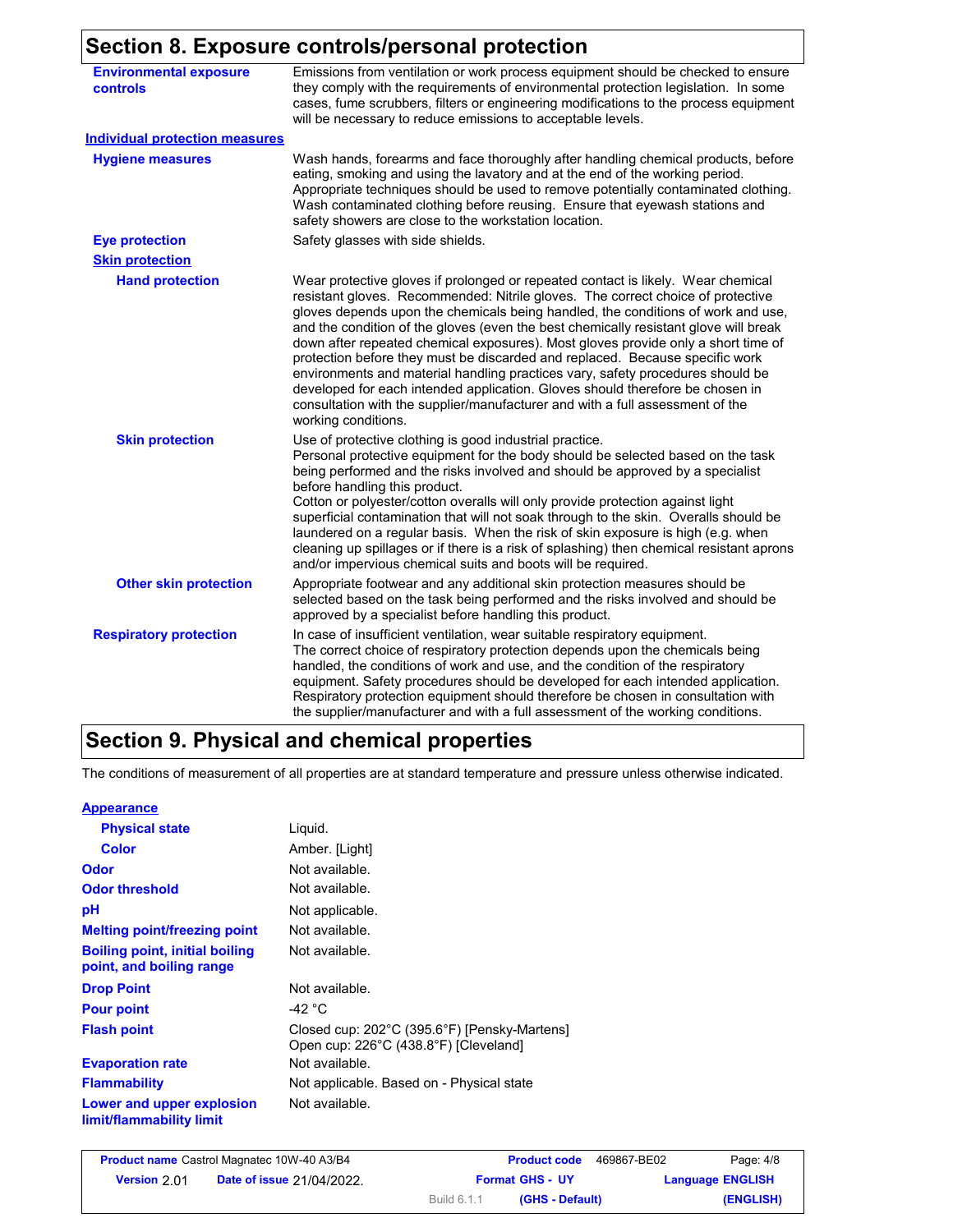| <b>Vapor pressure</b>                             |                                                                                                                                              | Vapor Pressure at 20°C |         |                    | Vapor pressure at 50°C |     |               |
|---------------------------------------------------|----------------------------------------------------------------------------------------------------------------------------------------------|------------------------|---------|--------------------|------------------------|-----|---------------|
|                                                   | <b>Ingredient name</b>                                                                                                                       | mm Hg                  | kPa     | <b>Method</b>      | mm<br>Hg               | kPa | <b>Method</b> |
|                                                   | Distillates (petroleum),<br>hydrotreated heavy<br>paraffinic                                                                                 | < 0.08                 | < 0.011 | <b>ASTM D 5191</b> |                        |     |               |
|                                                   | Distillates (petroleum),<br>solvent-dewaxed heavy<br>paraffinic                                                                              | < 0.08                 | < 0.011 | <b>ASTM D 5191</b> |                        |     |               |
|                                                   | Distillates (petroleum),<br>hydrotreated heavy<br>paraffinic                                                                                 | < 0.08                 | < 0.011 | <b>ASTM D 5191</b> |                        |     |               |
|                                                   | Phosphorodithioic acid,<br>mixed O,O-bis<br>(1,3-dimethylbutyl and<br>iso-Pr) esters, zinc salts                                             | $\overline{0}$         | 0       | EU A.4             | $\Omega$               | 0   | EU A.4        |
| <b>Relative vapor density</b>                     | Not available.                                                                                                                               |                        |         |                    |                        |     |               |
| <b>Relative density</b>                           | Not available.                                                                                                                               |                        |         |                    |                        |     |               |
| <b>Density</b>                                    | $<$ 1000 kg/m <sup>3</sup> (<1 g/cm <sup>3</sup> ) at 15 <sup>°</sup> C                                                                      |                        |         |                    |                        |     |               |
| <b>Solubility</b>                                 | insoluble in water.                                                                                                                          |                        |         |                    |                        |     |               |
| <b>Partition coefficient: n-</b><br>octanol/water | Not applicable.                                                                                                                              |                        |         |                    |                        |     |               |
| <b>Auto-ignition temperature</b>                  | Not available.                                                                                                                               |                        |         |                    |                        |     |               |
| <b>Decomposition temperature</b>                  | Not available.                                                                                                                               |                        |         |                    |                        |     |               |
| <b>Viscosity</b>                                  | Kinematic: 101.1 mm <sup>2</sup> /s (101.1 cSt) at $40^{\circ}$ C<br>Kinematic: 13.8 to 16.2 mm <sup>2</sup> /s (13.8 to 16.2 cSt) at 100 °C |                        |         |                    |                        |     |               |
| <b>Particle characteristics</b>                   |                                                                                                                                              |                        |         |                    |                        |     |               |
| <b>Median particle size</b>                       | Not applicable.                                                                                                                              |                        |         |                    |                        |     |               |

# **Section 10. Stability and reactivity**

| <b>Reactivity</b>                            | No specific test data available for this product. Refer to Conditions to avoid and<br>Incompatible materials for additional information.                                |
|----------------------------------------------|-------------------------------------------------------------------------------------------------------------------------------------------------------------------------|
| <b>Chemical stability</b>                    | The product is stable.                                                                                                                                                  |
| <b>Possibility of hazardous</b><br>reactions | Under normal conditions of storage and use, hazardous reactions will not occur.<br>Under normal conditions of storage and use, hazardous polymerization will not occur. |
| <b>Conditions to avoid</b>                   | Avoid all possible sources of ignition (spark or flame).                                                                                                                |
| <b>Incompatible materials</b>                | Reactive or incompatible with the following materials: oxidizing materials.                                                                                             |
| <b>Hazardous decomposition</b><br>products   | Under normal conditions of storage and use, hazardous decomposition products<br>should not be produced.                                                                 |

# **Section 11. Toxicological information**

| Information on toxicological effects                                         |                                                                                          |             |                        |                                                                               |  |
|------------------------------------------------------------------------------|------------------------------------------------------------------------------------------|-------------|------------------------|-------------------------------------------------------------------------------|--|
| <b>Aspiration hazard</b>                                                     |                                                                                          |             |                        |                                                                               |  |
| <b>Name</b>                                                                  |                                                                                          |             | <b>Result</b>          |                                                                               |  |
| Distillates (petroleum), hydrotreated heavy paraffinic                       |                                                                                          |             |                        | <b>ASPIRATION HAZARD - Category 1</b>                                         |  |
| Information on the likely<br>routes of exposure                              | Routes of entry anticipated: Dermal, Inhalation.                                         |             |                        |                                                                               |  |
| <b>Potential acute health effects</b>                                        |                                                                                          |             |                        |                                                                               |  |
| Eye contact                                                                  | No known significant effects or critical hazards.                                        |             |                        |                                                                               |  |
| <b>Inhalation</b>                                                            | may be delayed following exposure.                                                       |             |                        | Exposure to decomposition products may cause a health hazard. Serious effects |  |
| <b>Skin contact</b>                                                          | Causes mild skin irritation. Defatting to the skin.                                      |             |                        |                                                                               |  |
| Ingestion                                                                    | Irritating to mouth, throat and stomach.                                                 |             |                        |                                                                               |  |
| Symptoms related to the physical, chemical and toxicological characteristics |                                                                                          |             |                        |                                                                               |  |
| Eye contact                                                                  | Adverse symptoms may include the following:<br>pain or irritation<br>watering<br>redness |             |                        |                                                                               |  |
| <b>Product name</b> Castrol Magnatec 10W-40 A3/B4                            |                                                                                          |             | <b>Product code</b>    | Page: 5/8<br>469867-BE02                                                      |  |
| Version 2.01                                                                 | <b>Date of issue 21/04/2022.</b>                                                         |             | <b>Format GHS - UY</b> | <b>Language ENGLISH</b>                                                       |  |
|                                                                              |                                                                                          | Build 6.1.1 | (GHS - Default)        | (ENGLISH)                                                                     |  |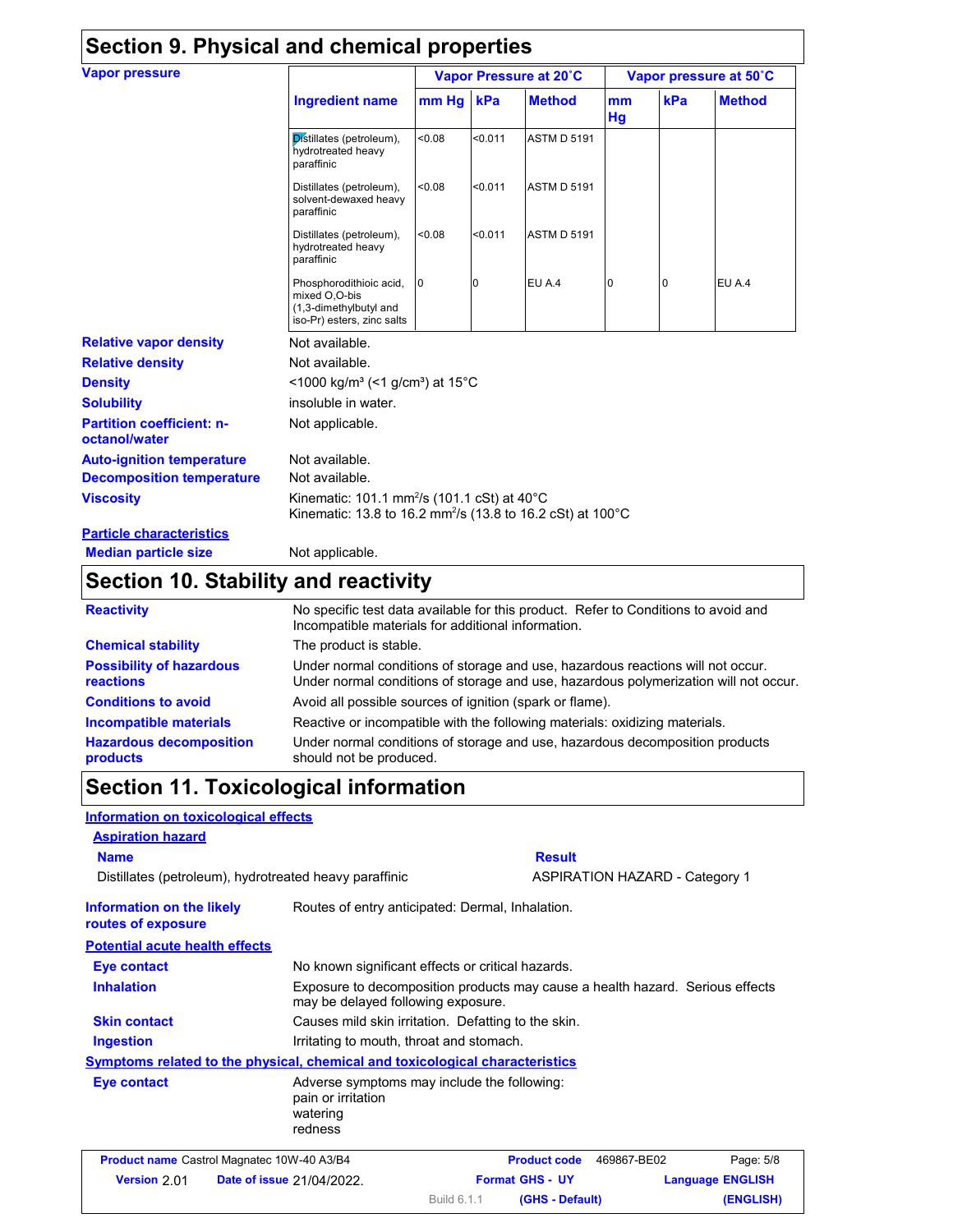# **Section 11. Toxicological information**

| <b>Inhalation</b>                       | No specific data.                                                                                                                                                                                                                                                                                                                                                                                           |  |
|-----------------------------------------|-------------------------------------------------------------------------------------------------------------------------------------------------------------------------------------------------------------------------------------------------------------------------------------------------------------------------------------------------------------------------------------------------------------|--|
| <b>Skin contact</b>                     | Adverse symptoms may include the following:<br>irritation<br>redness<br>dryness<br>cracking                                                                                                                                                                                                                                                                                                                 |  |
| <b>Ingestion</b>                        | No specific data.                                                                                                                                                                                                                                                                                                                                                                                           |  |
| <b>Potential chronic health effects</b> |                                                                                                                                                                                                                                                                                                                                                                                                             |  |
| <b>General</b>                          | USED ENGINE OILS<br>Combustion products resulting from the operation of internal combustion engines<br>contaminate engine oils during use. Used engine oil may contain hazardous<br>components which have the potential to cause skin cancer. Frequent or prolonged<br>contact with all types and makes of used engine oil must therefore be avoided and a<br>high standard of personal hygiene maintained. |  |
| <b>Carcinogenicity</b>                  | No known significant effects or critical hazards.                                                                                                                                                                                                                                                                                                                                                           |  |
| <b>Mutagenicity</b>                     | No known significant effects or critical hazards.                                                                                                                                                                                                                                                                                                                                                           |  |
| <b>Teratogenicity</b>                   | No known significant effects or critical hazards.                                                                                                                                                                                                                                                                                                                                                           |  |
| <b>Developmental effects</b>            | No known significant effects or critical hazards.                                                                                                                                                                                                                                                                                                                                                           |  |
| <b>Fertility effects</b>                | No known significant effects or critical hazards.                                                                                                                                                                                                                                                                                                                                                           |  |

## **Section 12. Ecological information**

| <b>Environmental effects</b>            | No known significant effects or critical hazards.                                                                         |
|-----------------------------------------|---------------------------------------------------------------------------------------------------------------------------|
| <b>Persistence and</b><br>degradability |                                                                                                                           |
| Expected to be biodegradable.           |                                                                                                                           |
| <b>Bioaccumulative potential</b>        |                                                                                                                           |
|                                         | This product is not expected to bioaccumulate through food chains in the environment.                                     |
| <b>Mobility</b>                         | Spillages may penetrate the soil causing ground water contamination.                                                      |
| <b>Other adverse effects</b>            | No known significant effects or critical hazards.                                                                         |
| <b>Other ecological information</b>     | Spills may form a film on water surfaces causing physical damage to organisms.<br>Oxygen transfer could also be impaired. |

# **Section 13. Disposal considerations**

| <b>Disposal methods</b> | The generation of waste should be avoided or minimized wherever possible.<br>Significant quantities of waste product residues should not be disposed of via the<br>foul sewer but processed in a suitable effluent treatment plant. Dispose of surplus<br>and non-recyclable products via a licensed waste disposal contractor. Disposal of<br>this product, solutions and any by-products should at all times comply with the<br>requirements of environmental protection and waste disposal legislation and any<br>regional local authority requirements. Waste packaging should be recycled.<br>Incineration or landfill should only be considered when recycling is not feasible. This<br>material and its container must be disposed of in a safe way. Care should be taken<br>when handling emptied containers that have not been cleaned or rinsed out. Empty<br>containers or liners may retain some product residues. Avoid dispersal of spilled<br>material and runoff and contact with soil, waterways, drains and sewers. |
|-------------------------|---------------------------------------------------------------------------------------------------------------------------------------------------------------------------------------------------------------------------------------------------------------------------------------------------------------------------------------------------------------------------------------------------------------------------------------------------------------------------------------------------------------------------------------------------------------------------------------------------------------------------------------------------------------------------------------------------------------------------------------------------------------------------------------------------------------------------------------------------------------------------------------------------------------------------------------------------------------------------------------------------------------------------------------|
|-------------------------|---------------------------------------------------------------------------------------------------------------------------------------------------------------------------------------------------------------------------------------------------------------------------------------------------------------------------------------------------------------------------------------------------------------------------------------------------------------------------------------------------------------------------------------------------------------------------------------------------------------------------------------------------------------------------------------------------------------------------------------------------------------------------------------------------------------------------------------------------------------------------------------------------------------------------------------------------------------------------------------------------------------------------------------|

## **Section 14. Transport information**

|                                      | <b>IMDG</b>                                |                    |                        | <b>IATA</b>              |
|--------------------------------------|--------------------------------------------|--------------------|------------------------|--------------------------|
| <b>UN number</b>                     | Not regulated.                             |                    | Not regulated.         |                          |
| <b>UN proper</b><br>shipping name    |                                            |                    | ٠                      |                          |
| <b>Transport hazard</b><br>class(es) |                                            |                    | -                      |                          |
| <b>Packing group</b>                 | $\overline{\phantom{0}}$                   |                    | ۰                      |                          |
|                                      | Product name Castrol Magnatec 10W-40 A3/B4 |                    | <b>Product code</b>    | Page: 6/8<br>469867-BE02 |
| Version 2.01                         | <b>Date of issue 21/04/2022.</b>           |                    | <b>Format GHS - UY</b> | <b>Language ENGLISH</b>  |
|                                      |                                            | <b>Build 6.1.1</b> | (GHS - Default)        | (ENGLISH)                |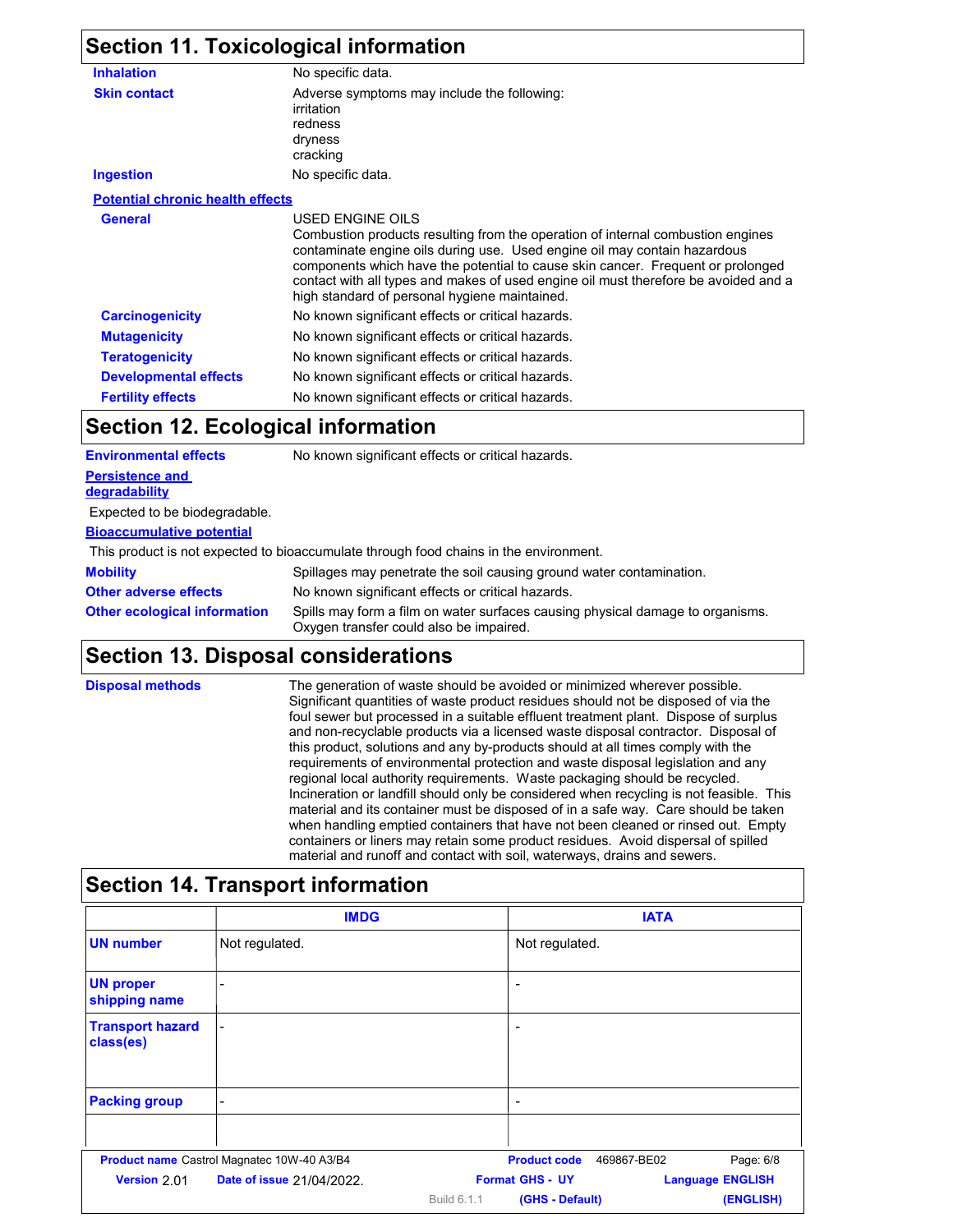| <b>Section 14. Transport information</b> |     |     |  |
|------------------------------------------|-----|-----|--|
| <b>Environmental</b><br>hazards          | No. | No. |  |
| <b>Additional</b><br><b>information</b>  |     |     |  |

**Special precautions for user** Not available.

**Transport in bulk according to IMO instruments** Not available.

### **Section 15. Regulatory information**

| <b>Regulation according to other foreign laws</b>               |                                                                                                                                |
|-----------------------------------------------------------------|--------------------------------------------------------------------------------------------------------------------------------|
| <b>REACH Status</b>                                             | The company, as identified in Section 1, sells this product in the EU in compliance with the<br>current requirements of REACH. |
| <b>Australia inventory (AIIC)</b>                               | At least one component is not listed.                                                                                          |
| <b>CANADA INVENTORY (DSL)</b>                                   | At least one component is not listed.                                                                                          |
| <b>China inventory (IECSC)</b>                                  | At least one component is not listed.                                                                                          |
| Japan inventory (CSCL)                                          | At least one component is not listed.                                                                                          |
| <b>Korea inventory (KECI)</b>                                   | All components are listed or exempted.                                                                                         |
| <b>Philippines inventory</b><br>(PICCS)                         | At least one component is not listed.                                                                                          |
| <b>Taiwan Chemical</b><br><b>Substances Inventory</b><br>(TCSI) | All components are listed or exempted.                                                                                         |
| <b>United States inventory</b><br>(TSCA 8b)                     | At least one component is not listed.                                                                                          |

## **Section 16. Other information**

| <b>History</b>                    |                                                                                                                                                                                                                                                                                                                                                                                                                                                                                                                                                                                                                                                                                                                                                                                                                                                                                                                                                                                                                                                                     |
|-----------------------------------|---------------------------------------------------------------------------------------------------------------------------------------------------------------------------------------------------------------------------------------------------------------------------------------------------------------------------------------------------------------------------------------------------------------------------------------------------------------------------------------------------------------------------------------------------------------------------------------------------------------------------------------------------------------------------------------------------------------------------------------------------------------------------------------------------------------------------------------------------------------------------------------------------------------------------------------------------------------------------------------------------------------------------------------------------------------------|
| Date of issue/Date of<br>revision | 21/04/2022.                                                                                                                                                                                                                                                                                                                                                                                                                                                                                                                                                                                                                                                                                                                                                                                                                                                                                                                                                                                                                                                         |
| Date of previous issue            | 06/02/2022.                                                                                                                                                                                                                                                                                                                                                                                                                                                                                                                                                                                                                                                                                                                                                                                                                                                                                                                                                                                                                                                         |
| <b>Prepared by</b>                | <b>Product Stewardship</b>                                                                                                                                                                                                                                                                                                                                                                                                                                                                                                                                                                                                                                                                                                                                                                                                                                                                                                                                                                                                                                          |
| <b>Key to abbreviations</b>       | ACGIH = American Conference of Industrial Hygienists<br>CAS Number = Chemical Abstracts Service Registry Number<br>GHS = Globally Harmonized System of Classification and Labelling of Chemicals<br>IATA = International Air Transport Association<br><b>IMDG</b> = International Maritime Dangerous Goods<br>OEL = Occupational Exposure Limit<br>REACH = Registration, Evaluation, Authorisation and Restriction of Chemicals<br>Regulation [Regulation (EC) No. 1907/2006]<br>SDS = Safety Data Sheet<br>STEL = Short term exposure limit<br>TWA = Time weighted average<br>UN Number = United Nations Number, a four digit number assigned by the United<br>Nations Committee of Experts on the Transport of Dangerous Goods.<br>Varies = may contain one or more of the following $64741-88-4$ , $64741-89-5$ ,<br>64741-95-3, 64741-96-4, 64742-01-4, 64742-44-5, 64742-45-6, 64742-52-5,<br>64742-53-6, 64742-54-7, 64742-55-8, 64742-56-9, 64742-57-0, 64742-58-1,<br>64742-62-7, 64742-63-8, 64742-65-0, 64742-70-7, 72623-85-9, 72623-86-0,<br>72623-87-1 |

#### **Indicates information that has changed from previously issued version.**

#### **Notice to reader**

All reasonably practicable steps have been taken to ensure this data sheet and the health, safety and environmental information contained in it is accurate as of the date specified below. No warranty or representation, express or implied is made as to the accuracy or completeness of the data and information in this data sheet.

The data and advice given apply when the product is sold for the stated application or applications. You should not use the product other than for the stated application or applications without seeking advice from BP Group.

It is the user's obligation to evaluate and use this product safely and to comply with all applicable laws and regulations. The BP Group shall not be responsible for any damage or injury resulting from use, other than the stated product use of

| <b>Product name Castrol Magnatec 10W-40 A3/B4</b> |                                  |                        | <b>Product code</b> | 469867-BE02 | Page: 7/8               |
|---------------------------------------------------|----------------------------------|------------------------|---------------------|-------------|-------------------------|
| <b>Version 2011</b>                               | <b>Date of issue 21/04/2022.</b> | <b>Format GHS - UY</b> |                     |             | <b>Language ENGLISH</b> |
|                                                   |                                  | Build 6.1.1            | (GHS - Default)     |             | (ENGLISH)               |